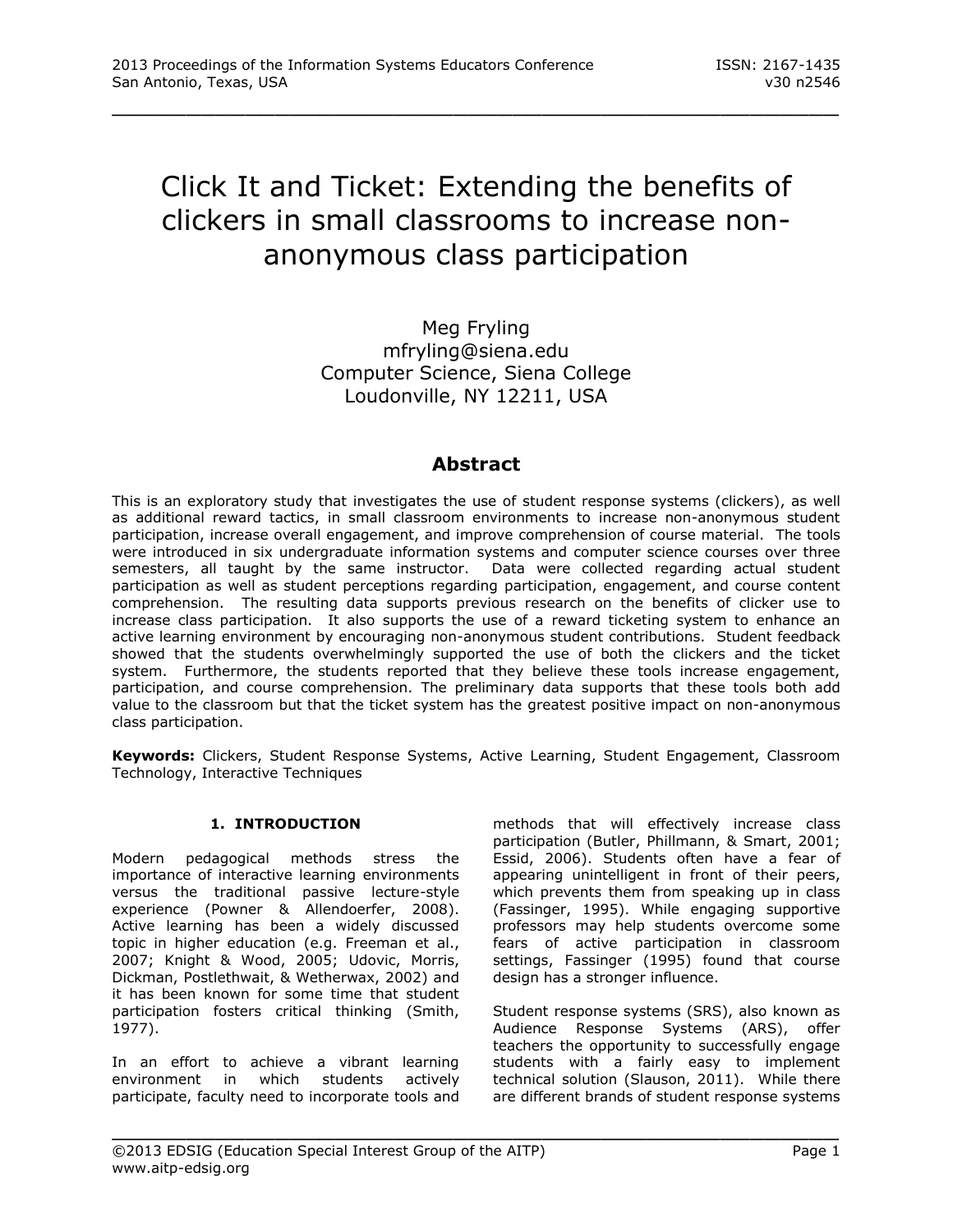their basic functionality allows instructors to display questions (typically multiple choice) to the entire class via the overhead projector or similar device. Students are then able to answer the questions real-time via remotes, often referred to as clickers. Responses are then viewable to the class in aggregate form. Individual responses can be completely anonymous or the clickers can be assigned to specific students. In the latter case, individual student responses are still known only to the instructor.

Student response systems offer an opportunity to help alleviate student fears of participating by offering a way for students to participate without revealing their answers publicly. In addition, the instant feedback affords instructors the opportunity to immediately assess how well the material being covered was understood by the class. Course content and/or pace can then be adjusted as needed [\(Koppel & Berenson, 2009\)](#page-5-5).

Clickers have been adopted in recent years as a way to foster an active learning environment [\(Cunningham, 2008;](#page-5-6) [Hoffman & Goodwin,](#page-5-7)  [2006\)](#page-5-7). The immediate feedback that clickers offer has been shown to not only engage students more actively in the classroom but improve performance on tests [\(Crossgrove &](#page-5-8)  [Curran, 2008;](#page-5-8) [Shaffer & Collura, 2009;](#page-6-4) [Stowell,](#page-6-5)  [Oldham, & Bennett, 2010;](#page-6-5) [Yourstone, Kraye, &](#page-6-6)  [Albaum, 2008\)](#page-6-6). Researchers have specifically investigated the use of clickers in information systems courses and found that students had improved attendance, performance and overall active learning [\(Nelson & Hauck, 2008\)](#page-6-7).

Generally students in large classroom settings have responded positively to the use of clickers [\(Barnett, 2006;](#page-5-9) [Judson & Sawada, 2002;](#page-5-10) [MacGeorge et al., 2008;](#page-5-11) [Simpson & Oliver,](#page-6-8)  [2007\)](#page-6-8) and they have been found to improve student participation [\(White, Delaney, Syncox,](#page-6-9)  [Akerberg, & Alters, 2011\)](#page-6-9). Blasco-Arcas, et al. [\(2013\)](#page-5-12) found that "…students perceive that using clickers in the class facilitates the understanding of the concepts and class materials and significantly improves their learning process." Fassinger [\(1995\)](#page-5-4) discovered that participation by females is related to their level of confidence. The use of anonymous clicker responses offers an opportunity for students to build confidence.

It is typical for professors to include class participation as part of student final grades. While faculty often explicitly include participation as part of the final grade calculation and inform students of such via the course syllabus, this knowledge has little impact on getting students to actually participate [\(Fassinger, 1995\)](#page-5-4). Fassinger [\(1995, p. 94\)](#page-5-4) explains that "..when students perceive that contributing to class will positively affect their grade, they are more likely to offer comments or raise questions. However, merely knowing student participation is graded does not have the same positive effect." Therefore, Fassinger [\(1995\)](#page-5-4) suggests offering reinforcement, such as extra credit, for classroom participation.

Clickers can be assigned to individual students, allowing instructors to give participation credit. However, White, et al. [\(2011\)](#page-6-9) found that there are mixed feelings from students as to whether incentives for clicker use are fair. Some students view this as a great way to get "easy" points, while others view it as simply an underhanded tactic to force higher class attendance [\(Caldwell, 2007;](#page-5-13) [White et al., 2011\)](#page-6-9). Additionally, it has been found that students will bring fellow classmates' remotes to class in order to give them credit for missed classes [\(Caldwell, 2007\)](#page-5-13). While prior research clearly indicates that there are a variety of benefits to using student response systems in the classroom, there are also challenges to consider [\(Kay & LeSage, 2009\)](#page-5-14).

### **2. RESEARCH OBJECTIVES**

As discussed in the previous section, researchers have found that clicker use can improve classroom participation and even increase exam grades, but there are some inherit challenges. While more recent research has explored clickers in small classrooms [\(Slauson, 2011\)](#page-6-3), much of the existing research on clickers has focused on large classroom settings. Therefore, additional investigation on the effectiveness of clickers in small classroom settings is justified.

While clickers can be assigned to students in order to encourage engagement and award participation credit, the "fairness" of awarding credit for simply responding to clicker questions is debatable. Ideally students would also have the confidence to ask new questions and participate in classroom discussion [\(McKeachie,](#page-6-10)  [2002\)](#page-6-10). Particularly for case study classroom activities, which are frequently used in information systems courses, a more active discourse in the classroom is warranted.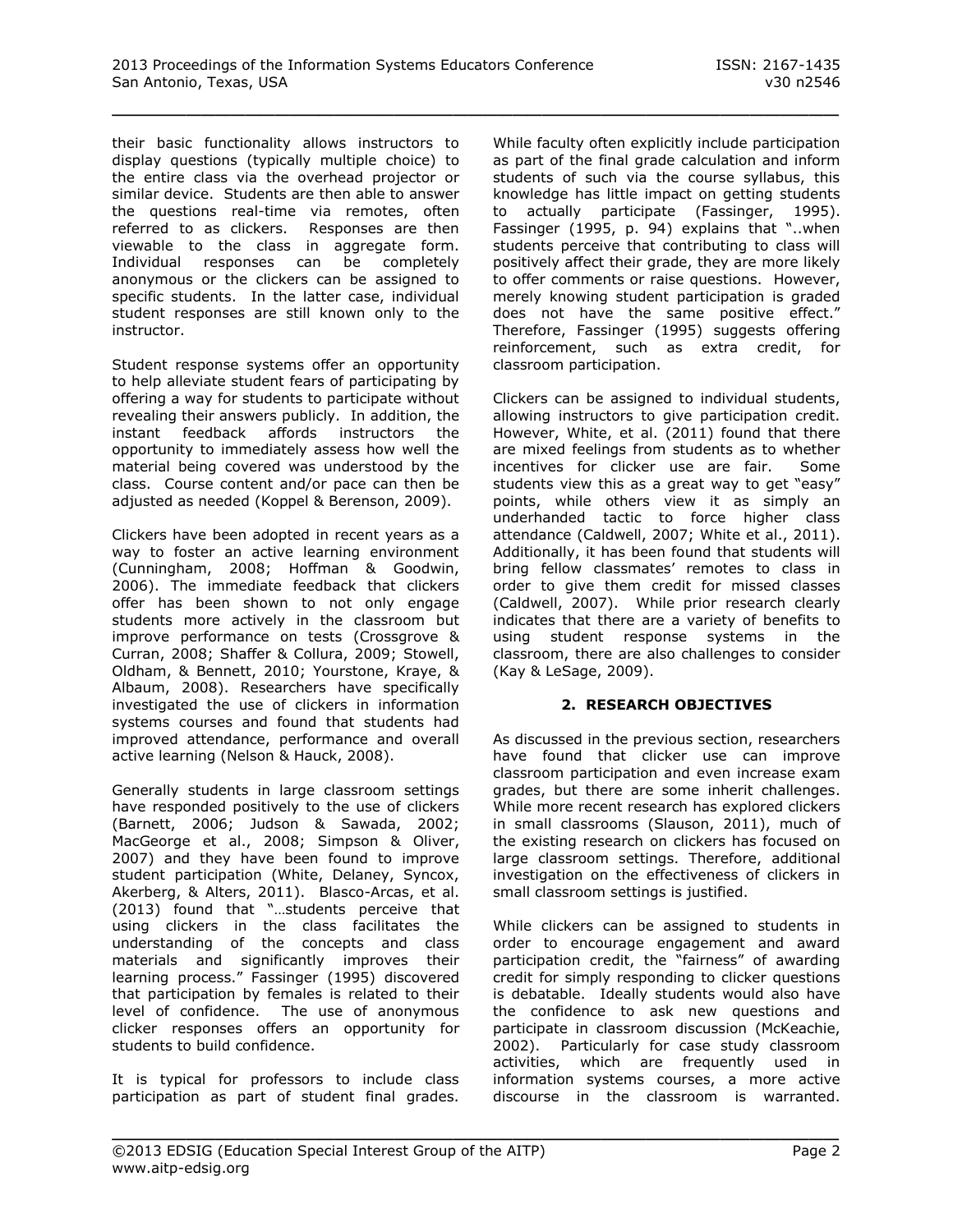Students advance intellectually when they actively participate in the classroom by posing questions and making comments [\(Belenky,](#page-5-15)  [Clinchy, Goldberger, & Tarule, 1986;](#page-5-15) [McKeachie,](#page-5-16)  [1990\)](#page-5-16). Although student response systems encourage participation, it is often anonymous and does not extend into non-anonymous contributions in the classroom. Consequently, additional tools may be needed to extend the benefits of clicker use.

This is an exploratory study that investigates the use of clickers, as well as additional reward tactics, in small classroom environments to increase individual non-anonymous student participation, increase overall engagement, and improve comprehension of the course material. Research questions include:

- Do clickers increase student engagement and participation? Will this participation extend into non-anonymous questions, comments, and discussion?
- Do clickers increase student comprehension of the course material?
- Are clickers a valuable resource for small classroom environments? What, if any, additional tactics are needed to enhance the benefits of clickers in small classroom settings?

### **3. METHODOLOGY**

This research originated out of a desire by the researcher to improve participation in their undergraduate information systems classes. It began with the observation that the number of students that would speak up during any given class session was typically between 15-20% of the total class size. Smaller classes tended to yield a similar number of students willing to participate as larger classes, thus the smaller classes had a higher percentage of participating students. Not surprisingly, typically the same students were willing to speak up in class from session to session and some students tended to completely dominate the discussion. Therefore, a primary purpose of this study was to investigate ways to increase the number of students actively participating in class.

As discussed in the literature review, clickers have been found to increase student engagement and improve learning outcomes. Therefore, a decision was made to adopt the student response system/clickers in a section of a course previously taught by the same instructor without clickers. Since the institution in which this research took place does not widely use clickers, a decision was made to not require students to purchase the clickers as part of the required course materials. Instead, the students were supplied with clickers at the start of each class, which were then returned at the end of each class. This decision is supported by the research by White, et al. [\(2011\)](#page-6-9) that found the institution-pays model was most preferred by both faculty and students. It also eliminated the common problem that students simply forget to bring their remotes to class [\(Caldwell, 2007\)](#page-5-13).

Beginning in Spring 2012, clickers were added to a section of Management Information Systems (CSIS114) and a section of Database Design and Applications for Business (CSIS115). These are both undergraduate courses that are typically taken by undergraduate business majors in their Sophomore, Junior, or Senior year. During the Fall 2011 semester both of these course were taught by the same instructor and average class participation (i.e. the number of students participating in any given class) was 18.32%. This participation was recorded by the instructor by noting on a student seating chart the classes in which each student spoke up in class. These data were then aggregated by class session and averaged for each course section.

After 5 weeks of classes, clicker participation in both courses was very high at 90%-100%. Nonetheless, in the CSIS114 class participation in the form of speaking publicly during class was averaging only 15%, which was still much lower than desired. For both the CSIS114 and CSIS115 classes, the students were asked anonymously, via the clickers, if they found the clickers helpful and if they wanted to continue using them. For both questions, both classes unanimously voted "yes". Therefore, it was decided to leave the clicker use in place but try a new method to increase more traditional class participation.

At the end of the fifth week of classes, a new participation ticket reward system was introduced in the CSIS114 course only. The reward system worked as follows: Students that spoke up in class to answer a question, pose a question, or simply participate in some discourse were given a ticket, which they would then put their name on and turn in at the end of class. The instructor would then tally the tickets, redact the names, and reuse the same tickets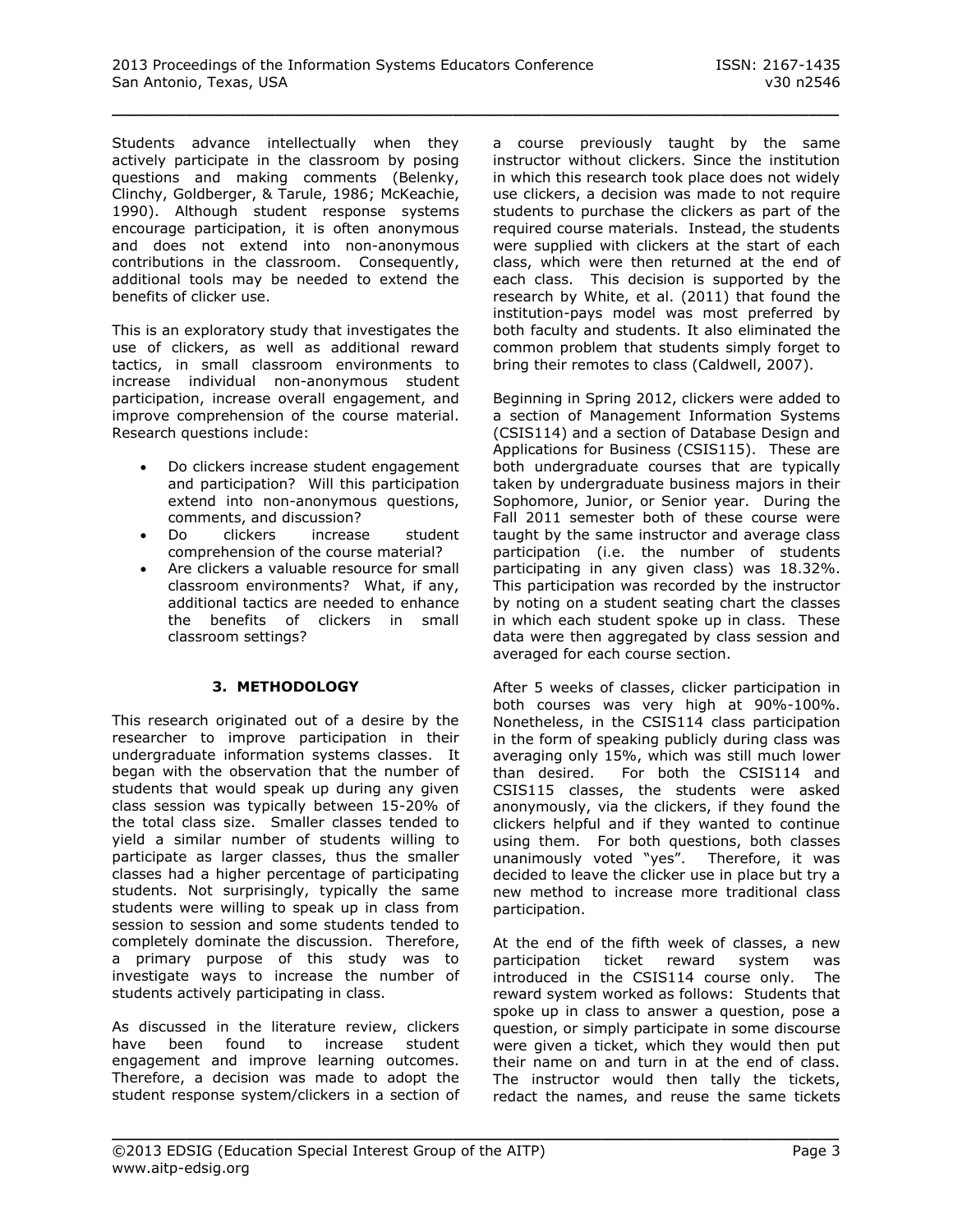for the rest of the semester. After the accumulation of five tickets, a student could "cash in" to waive certain course requirements such as post-lab assignments.

Typically, students could only receive one ticket per class, even if they spoke up multiple times. Occasionally, a second ticket would be given to a student that make an extraordinary contribution, including identifying an instructor mistake. Total ticket counts were used to calculate course participation grades and students were given the equivalent number of tickets for an end-ofsemester raffle.

At the conclusion of the semester students were asked the following questions via the anonymous student evaluation system, as appropriate:

- How helpful was the use of clickers in increasing your engagement and participation during class?
- How helpful was the use of clickers in increasing your comprehension of the course material?
- To what degree do you believe the blue "Like" tickets increased your classmates' willingness to participate?
- To what degree did the blue "Like" tickets increase your willingness to participate?

Clickers and participation tickets were then implemented in the same instructor's information systems courses (i.e. CSIS114, CSIS115, and CSIS200) in two subsequent semesters. Although clickers were not incorporated into the instructor's Introduction to Computer Science course (i.e. CSIS110), the ticketing system was used. Data regarding the number of students participating in each class were recorded and the same questions listed above were posed to the students at the end of each semester.

### **4. FINDINGS**

Prior to implementing the ticket system, 1/3 of the way into the Spring 2012 semester, average participation in the CSIS114 class was 15% even with clicker use. At the conclusion of the term, average class participation rose to 33.5%. This included 5 class sessions dedicated to student presentations in which the instructor handed out tickets to "audience" students that actively participated. The average participation on the student presentations was actually higher than the average for the entire semester at 40.67%.

While student participation during instructor-led class topics is challenging, engagement during student presentations is usually non-existent. Although requirements to pose questions to the audience were typically included in presentation requirements, rarely would the non-presenting classmates respond to questions posed by their presenter classmates. Almost never would a non-presenting student ask a question of the presenting student(s). This often made for very dry student presentations, even when the content was valuable and well prepared. The jump in participation from previous semesters strongly supports that the ticket system positively impacted engagement during studentled presentations.

In subsequent semesters students were given the option to use clickers and/or give out participation tickets during their presentations. In Spring 2013, 40% of the students presenting in the CSIS200 course chose to incorporate clicker questions in their presentations and 70% handed out participation tickets. For those presenting that were uncomfortable handing out the tickets themselves, the instructor took care of this task. Additionally, the instructor passed out tickets during guest speaker presentations to further encourage active participation. A presenter later commented how impressed he was at the level of involvement by the students.

The student response system selected does not require a software installation, thus making the system very portable. Thanks to this portability, an additional benefit of owning the clickers is that the entire student response system, including the clickers, can be borrowed by other faculty members and even students. In Spring 2013, a student borrowed the system to use in a presentation for another course. This is an additional indication that students see the benefits of clickers for active participation.

Figure 1 shows the average number of students participating in each class session. These data are excluding days in which a quiz, exam, or student presentations took place. On the two student presentation days for the Society in the Information Age (CSIS200) course, the participation percentages were 57.89% and 71.43%. Quizzes typically took half the class period and the average participation on those days was 42.3%. This course employed team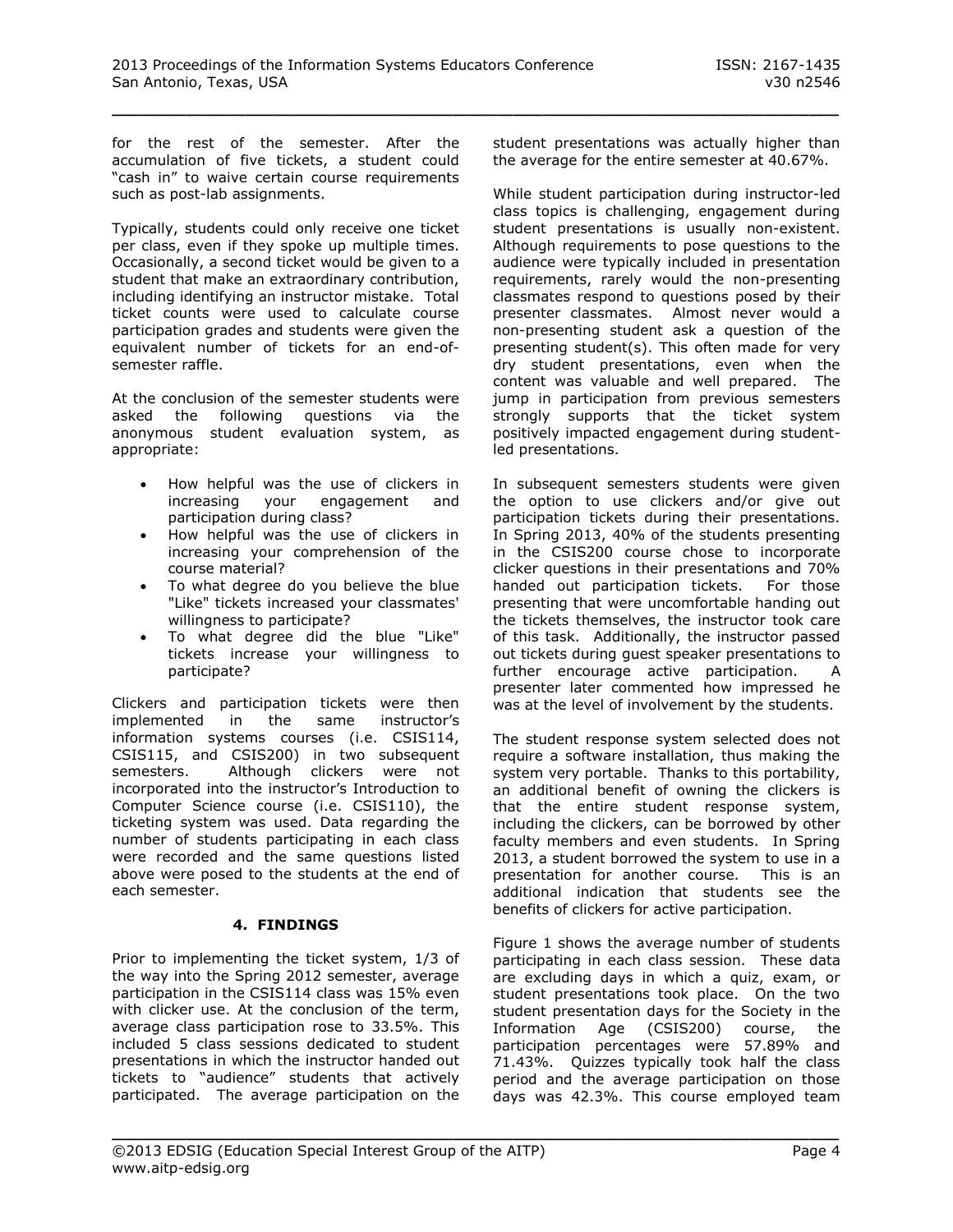based learning so groups of 4 were established on the first day of class and worked together throughout the semester. In an effort to encourage shy students and promote team building, teams were given a bonus point if all members of their team received a participation ticket during any given lecture. This class enjoyed the highest percentage of average number of students participating per class (75.45%)

Adding the clickers and the ticket system seemed to have increased overall participation. While participation in the CSIS115 class increased from Fall 2011 to Spring 2012 with just use of the clickers, it jumped from 23.30% to 70.48% in the Fall of 2012 when both clickers and participation tickets were utilized.



**Figure 1:** Average percentage of students participating per class

For all the courses, each ticket counted directly towards the participation portion of the student's final grade. For the CSIS114 and CSIS110 classes participation counted for 5% of the final grade, for CSIS115 it counted for 10% of the final grade, and for CSIS200 it counted for 15% of the final grade. Certainly, one factor potentially influencing the differences in average level of participation between these courses could be the percentage that participation counts in the final grade.

# **5. CONCLUSIONS**

Clickers and participation tickets were overall widely accepted and valued by the students in all classes in which they were introduced. Students found clickers decidedly helpful in increasing engagement, participation, and course comprehension. In addition, the students believed that the ticket system increased both their willingness to participate as well as their classmates' willingness to participate (see Appendix B). In the open-ended questions on the student evaluations for these courses, many students provided positive feedback on the clickers, the ticket system, and for the level of encouragement of class participation (see Appendix C).

Despite the high level of student enthusiasm for both the clickers and the ticket system, one student in the CSIS200 class stated, "I didn't like the participation tickets, I thought that it rather pressured me to say something and had more of a competitive edge in class discussion." While this was the only negative comment, it is something to be considered in the future. Perhaps the pressure was particularly high in this class as it had the highest class participation percentage of the final grade at 15%. Future research should consider: What impact does increasing or decreasing this percentage have on student participation? What is the ideal percentage? Would it be better if the tickets counted as "extra" credit versus a participation portion of the final grade? Is there a way to track and analyze the quality of participation? What is the overall impact of increased participation on learning assessments?

It appears from the data collected regarding the average number of students participating in class, that the clickers and the ticket system increase overall class participation and student engagement. This includes active participation during student presentations and invited speakers. Not only did the tickets help encourage participation but they also helped to restrain overly dominate student participates by stating that students without a ticket for the day will be given preference.

Future research will include incorporating clickers into the CSIS110 course to find out what impact that would have on the level of participation. Extended investigation of the use of clickers and tickets in future sections of the CSIS114 course will help identify whether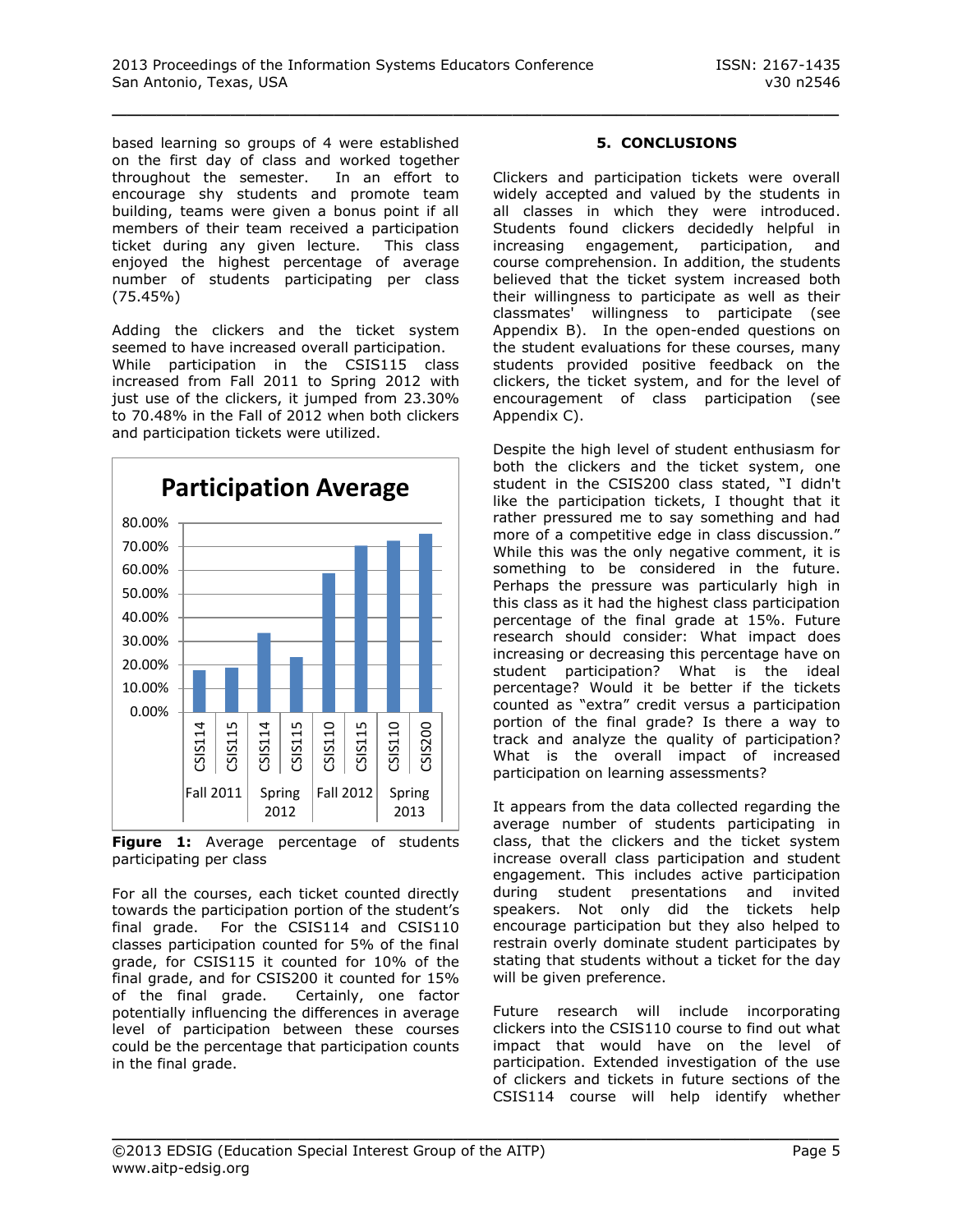instructor experience using both these tools will further increase participation. While the students perceived that clicker use increased course comprehension, additional inquiry is needed to determine what these tools have on quiz, exam, and final grades. Finally, use of the combination of these tools by other instructors and institutions will further enhance understanding of their impact.

This study supports previous research on the benefits of clicker use to increase class participation and demonstrates that clickers can be highly valuable even in small classroom environments. It also supports the use of a ticketing system to enhance an active learning environment by encouraging non-anonymous student contributions. The preliminary data supports that these tools both add value to the classroom but that the ticket system has the greatest positive impact on non-anonymous class participation.

### **6. REFERENCES**

- <span id="page-5-9"></span>Barnett, J. (2006). Implementation of personal response units in very large lecture classes: Student perceptions. *Australasian Journal of Educational Technology, 22*(4), 474-494.
- <span id="page-5-15"></span>Belenky, M. F., Clinchy, B., Goldberger, N., & Tarule, J. (1986). *Women's Ways of Knowing: The Development of Self, Voice, and Mind*. New York: Basic.
- <span id="page-5-12"></span>Blasco-Arcas, L., Buil, I., Hernández-Ortega, B., & Sese, F. J. (2013). Using clickers in class. The role of interactivity, active collaborative learning and engagement in learning performance. *Computers & Education, 62*(0), 102-110. doi: [http://dx.doi.org/10.1016/j.compedu.2012.1](http://dx.doi.org/10.1016/j.compedu.2012.10.019) [0.019](http://dx.doi.org/10.1016/j.compedu.2012.10.019)
- <span id="page-5-2"></span>Butler, A., Phillmann, K.-B., & Smart, L. (2001). Active learning within a lecture: Assessing the impact of short, in-class writing exercises. *Teaching of Psychology, 28*, 257- 259.
- <span id="page-5-13"></span>Caldwell, J. (2007). Clickers in the large classroom: Current research and bestpractice tips. *Life Sciences Education, 6*(1), 9-20.
- <span id="page-5-8"></span>Crossgrove, K., & Curran, K. L. (2008). Using Clickers in Nonmajors- and Majors-Level Biology Courses: Student Opinion, Learning,

and Long-Term Retention of Course Material *Life Sciences Education, 7*, 146-154.

- <span id="page-5-6"></span>Cunningham, B. (2008). Using action research to improve learning and the classroom learning environment. *Issues in Accounting Education, 23*(1), 1-30.
- <span id="page-5-3"></span>Essid, J. (2006). Disengaged Students are the Victims, Not the Culprits. *Chronicle of Higher Education, 52*(25).
- <span id="page-5-4"></span>Fassinger, P. A. (1995). Understanding Classroom Interaction: Students' and Professors' Contributions to Students' Silence. *The Journal of Higher Education, 66*(1), 82-96.
- <span id="page-5-0"></span>Freeman, S., O'Connor, E., Parks, J. W., Cunningham, M., Hurley, D., Haak, D., . . . Wenderoth, M. P. (2007). Prescribed active learning increases performance in introductory biology. *CBE Life Science Education, 6*, 132-139.
- <span id="page-5-7"></span>Hoffman, C., & Goodwin, S. (2006). A clicker for your thoughts: technology for active learning. *New Library World, 107*(9/10), 422 - 433.
- <span id="page-5-10"></span>Judson, E., & Sawada, D. (2002). Learning from past and present: Electronic response systems in college lecture halls. *Journal of Computers in Mathematics and Science Teaching, 21*(2), 167-181.
- <span id="page-5-14"></span>Kay, R. H., & LeSage, A. (2009). Examining the benefits and challenges of using audience response systems: A review of the literature. *Computers & Education, 53*, 819-827.
- <span id="page-5-1"></span>Knight, J., & Wood, W. B. (2005). Teaching more by lecturing less. *Cell Biology Education, 4*, 298-310.
- <span id="page-5-5"></span>Koppel, N., & Berenson, M. (2009). Ask the Audience...Using Clickers to Enhance Introductory Business Statistics Courses *Information Systems Education Journal, 7*(92).
- <span id="page-5-11"></span>MacGeorge, E., Homan, S., Dunning, J., Elmore, D., Bodie, G., Evans, E., & al., e. (2008). Student evaluation of audience response technology in large lecture classes. *Education Technology Research Development, 56*, 125- 145.
- <span id="page-5-16"></span>McKeachie, W. J. (1990). Research on College Teaching: The Historical Background. Journal of Educational Psychology, 82, 189-200.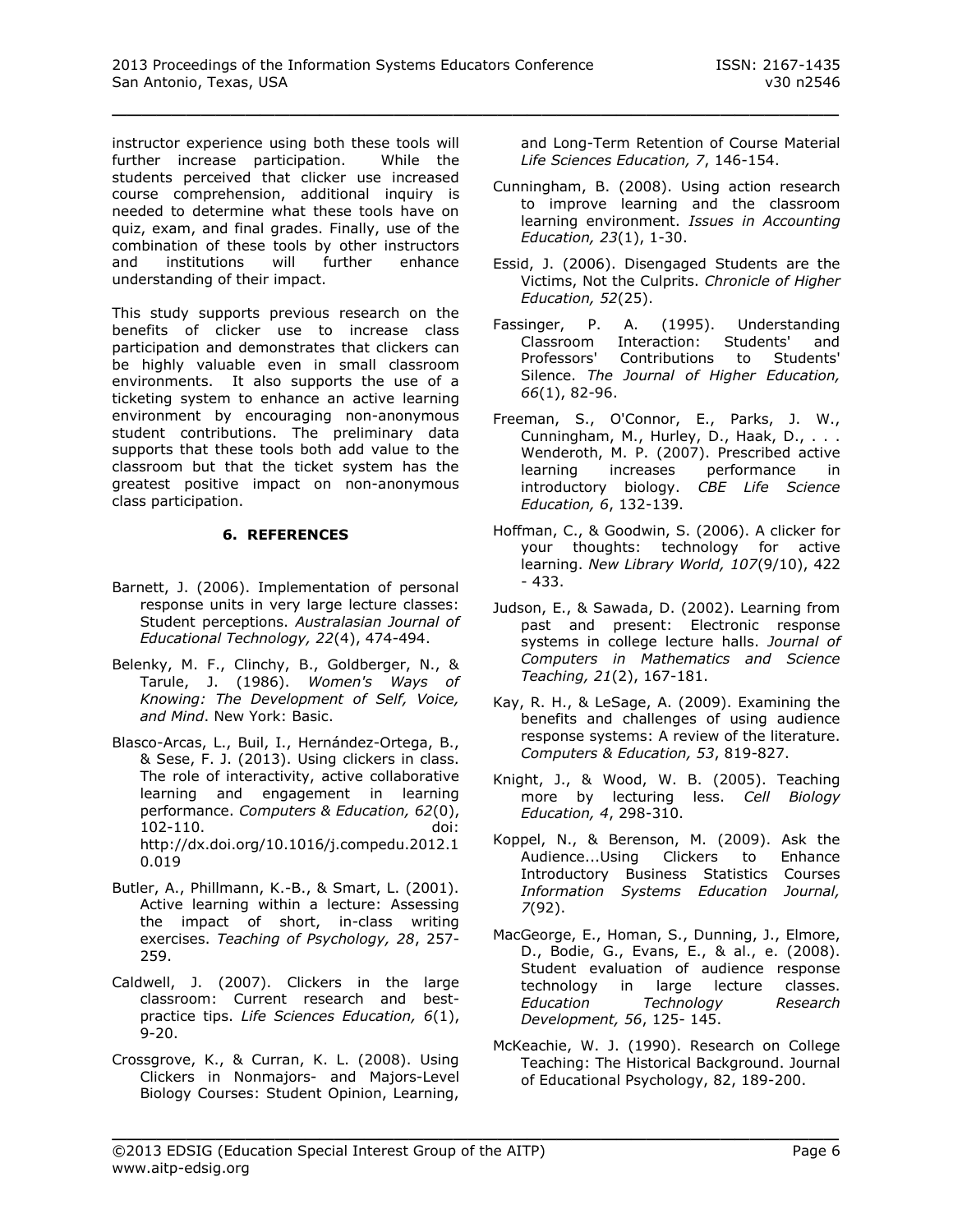- <span id="page-6-10"></span>McKeachie, W. J. (2002). McKeachie's teaching tips: Strategies, research, and theory for college and university teachers (11 ed.). Boston: Houghton-Mifflin.
- <span id="page-6-7"></span>Nelson, M., & Hauck, R. (2008). Clicking to learn: A case study of embedding radiofrequency based clickers in an introductory Management Information Systems course. Journal of Information Systems Education, 19(1), 55-64.
- <span id="page-6-0"></span>Powner, L. C., & Allendoerfer, M. G. (2008). Evaluating Hypotheses about Active Learning. International Studies Perspectives, 9, 75-89.
- <span id="page-6-4"></span>Shaffer, D., & Collura, M. (2009). Evaluating the Effectiveness of a Personal Response System in the Classroom. Teaching of Psychology, 36(4), 273-277.
- <span id="page-6-8"></span>Simpson, V., & Oliver, M. (2007). Electronic voting systems for lectures then and now: A comparison of research and practice. Australasian Journal of Educational Technology, 23(2), 187-208.
- <span id="page-6-3"></span>Slauson, G. J. (2011). Using Easy Excel Tools with Clickers to Make Large or Small Classes on Any Subject Immediately Engaging. Paper presented at the Information Systems

Educators Conference, Wilmington, North Carolina, USA.

- <span id="page-6-2"></span>Smith, D. G. (1977). College Classroom Interactions and Critical Thinking. Journal of Educational Psychology, 69, 180-190.
- <span id="page-6-5"></span>Stowell, J. R., Oldham, T., & Bennett, D. (2010). Using Student Response Systems ("Clickers") to Combat Conformity and Shyness. Teaching of Psychology, 37(2), 135-140.
- <span id="page-6-1"></span>Udovic, D., Morris, D., Dickman, A., Postlethwait, J., & Wetherwax, P. (2002). Workshop biology: demonstrating the effectiveness of active learning in an introductory biology course. Bioscience, 52, 272-281.
- <span id="page-6-9"></span>White, P. J., Delaney, D. G., Syncox, D., Akerberg, O. A., & Alters, B. (2011). Clicker Implementation Models. EDUCAUSE Quarterly, 34(4).
- <span id="page-6-6"></span>Yourstone, S. A., Kraye, H. S., & Albaum, G. (2008). Classroom Questioning with Immediate Electronic Response: Do Clickers Improve Learning? Decision Sciences Journal of Innovative Education, 6(1), 75-88. doi: 10.1111/j.1540-4609.2007.00166.x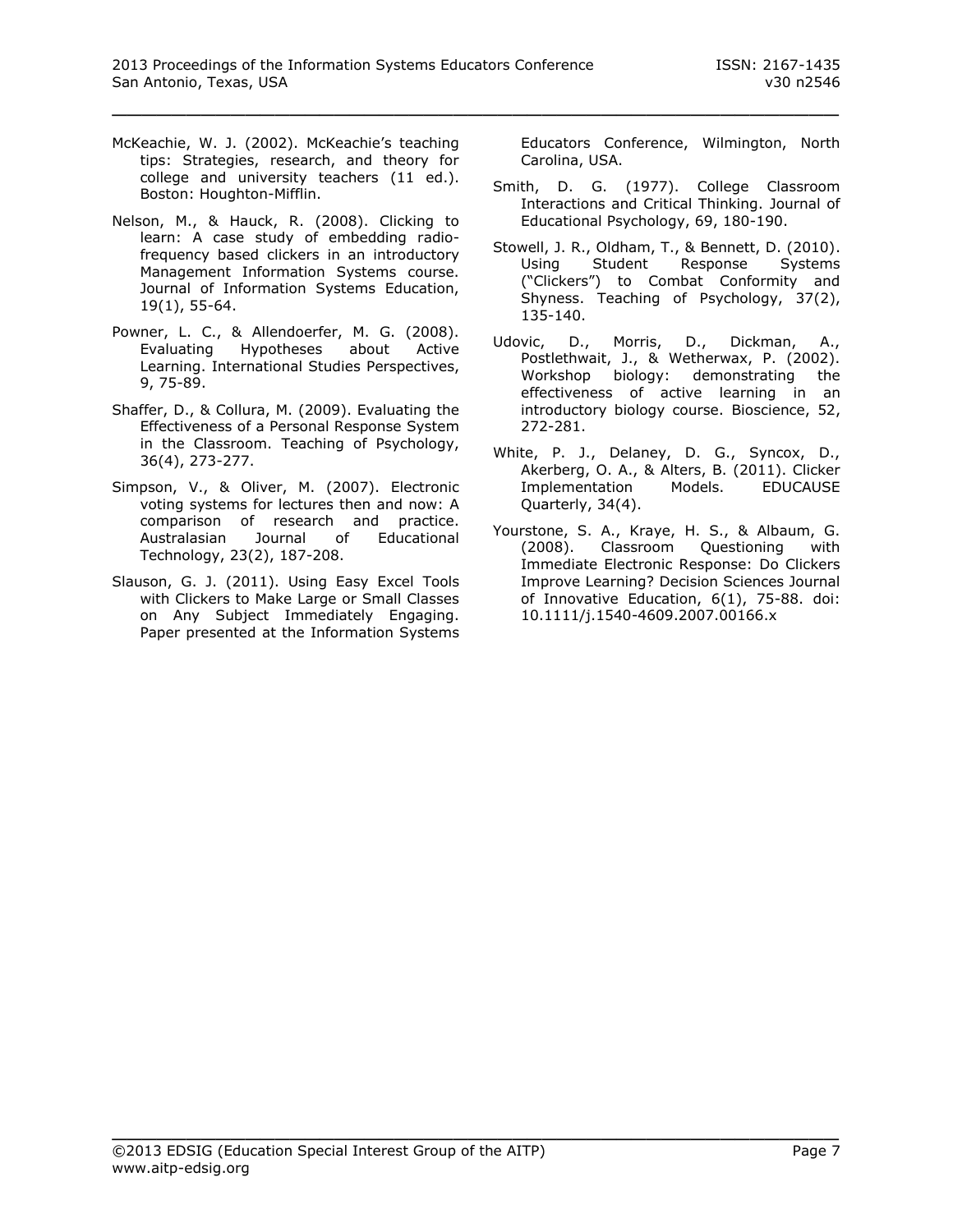# **Appendix A – Course Demographics**

\_\_\_\_\_\_\_\_\_\_\_\_\_\_\_\_\_\_\_\_\_\_\_\_\_\_\_\_\_\_\_\_\_\_\_\_\_\_\_\_\_\_\_\_\_\_\_\_\_

| <b>Fall 2011</b>                                              |                   |      |               |                 |                                 |
|---------------------------------------------------------------|-------------------|------|---------------|-----------------|---------------------------------|
| <b>Course Name/Rubric</b>                                     | <b>Class Size</b> | Male | <b>Female</b> | <b>Clickers</b> | Participation<br><b>Tickets</b> |
| Management Information<br>Systems (CSIS114)                   | 32                | 16   | 16            | No              | No                              |
| Database Design and<br>Applications for Business<br>(CSIS115) | 16                | 12   | 4             | No              | No                              |

# **Spring 2012**

| ------                                                               |                   |      |               |          |                                 |
|----------------------------------------------------------------------|-------------------|------|---------------|----------|---------------------------------|
| <b>Course Name/Rubric</b>                                            | <b>Class Size</b> | Male | <b>Female</b> | Clickers | Participation<br><b>Tickets</b> |
| Management Information<br>Systems (CSIS114)                          | 30                | 15   | 15            | Yes      | Yes                             |
| Database Design and<br><b>Applications for Business</b><br>(CSIS115) | 15                |      | 8             | Yes      | No                              |

### **Fall 2012**

| <b>Course Name/Rubric</b>                                            | <b>Class Size</b> | Male | <b>Female</b> | <b>Clickers</b> | Participation<br><b>Tickets</b> |
|----------------------------------------------------------------------|-------------------|------|---------------|-----------------|---------------------------------|
| Introduction to Computer<br>Science (CSIS110)                        | 25                |      | 14            | No              | Yes                             |
| Database Design and<br><b>Applications for Business</b><br>(CSIS115) | 15                |      | 10            | Yes             | Yes                             |

# **Spring 2013**

| <b>Course Name/Rubric</b>                     | <b>Class Size</b> | <b>Male</b> | <b>Female</b> | <b>Clickers</b> | Participation<br><b>Tickets</b> |
|-----------------------------------------------|-------------------|-------------|---------------|-----------------|---------------------------------|
| Introduction to Computer<br>Science (CSIS110) | 15                |             |               | No              | Yes                             |
| Society in the Information<br>Age (CSIS200)   | 22                | 10          |               | Yes             | Yes                             |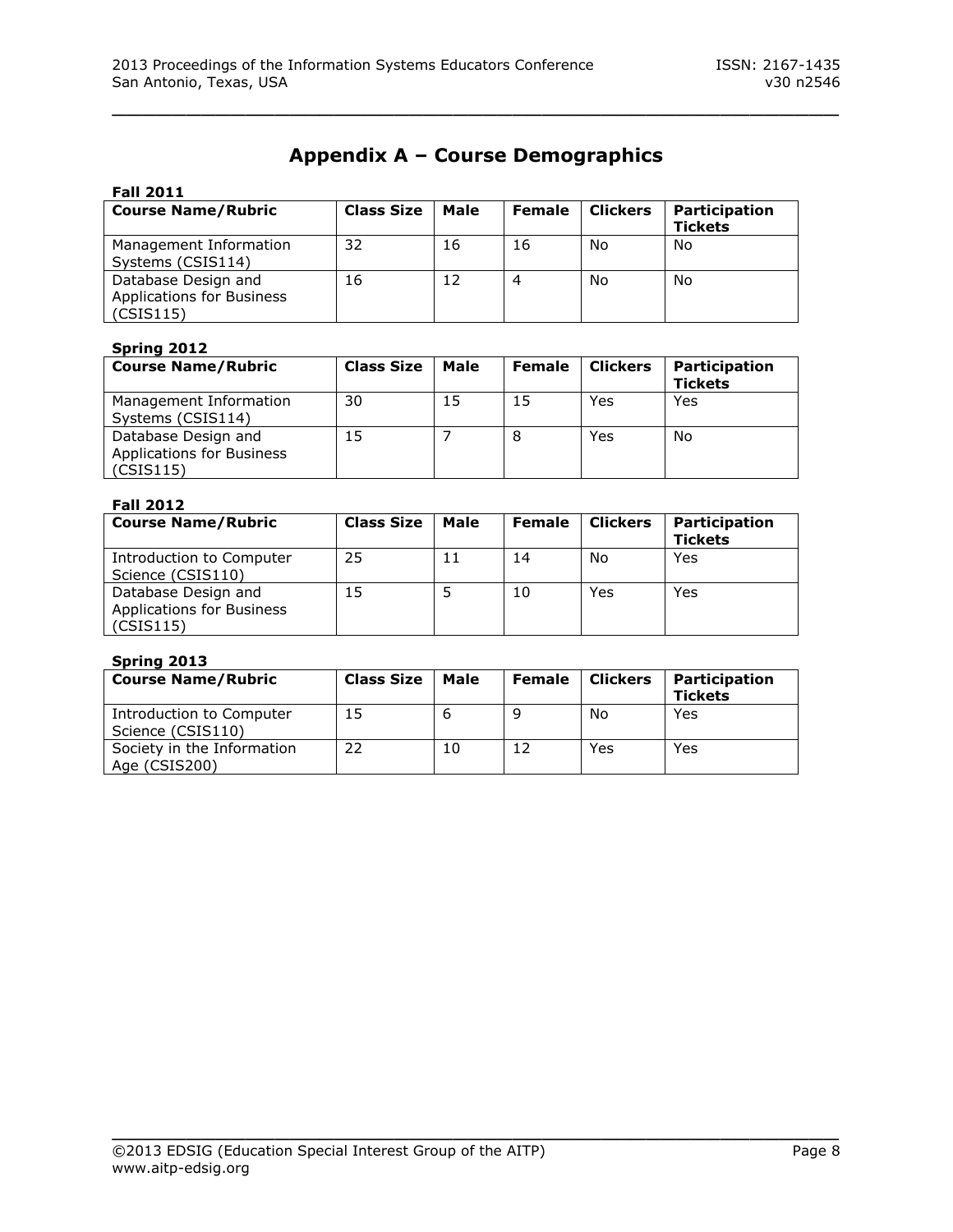



**Figure 2**: Degree to which students believed use of clickers were helpful in increasing course comprehension and/or engagement and participation during class (0-Not Helpful; 10-Very Helpful).



**Figure 3**: Degree to which students believed that the blue "Like" tickets increased their willingness and/or their classmates' willingness to participate (0-Not at All; 10-Very Much).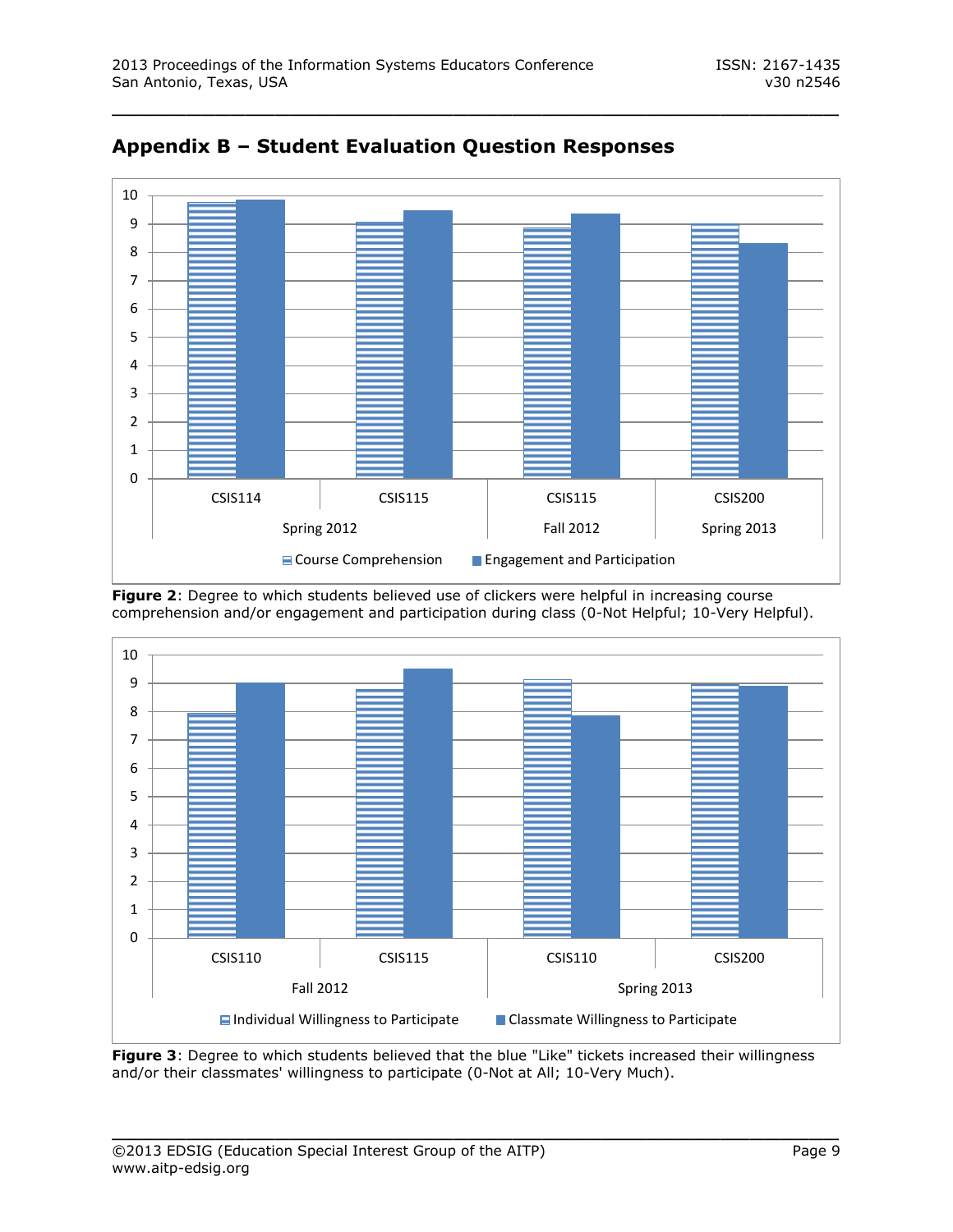# **Appendix C – Student Evaluation Comments**

\_\_\_\_\_\_\_\_\_\_\_\_\_\_\_\_\_\_\_\_\_\_\_\_\_\_\_\_\_\_\_\_\_\_\_\_\_\_\_\_\_\_\_\_\_\_\_\_\_

# **Spring 2012**

#### **Question: Please list and explain the things that you liked most about this course/instructor.**

#### **CSIS115 Related Responses**:

"…use of the clickers in class was also very helpful to understanding the material."

#### **CSIS114 Related Responses**:

- "KEEP THE CLICKERS. Awesome idea."<br>• "I really liked the involvement of the cli-
- "I really liked the involvement of the clickers. I am not a big speaker but the clicker (and of course the blue tickets) got me more involved in the class."
- . "The interactive use of the remote response clickers"
- "Clickers were a huge help in making sure I stay engaged in class the whole time."
- "…using the clickers in class"
- "…the clickers were very helpful"
- "The use of the clickers in class was a helpful way in order to engage the entire class in the class discussion. Using the "blue tickets" also was a great way to encourage class participation and helped me exceed in the class, since I am usually a shy person."
- "I really liked her Blue-Ticket strategy to increase class participation within the class."
- "Another thing I liked about this course was using the Clickers to answer questions to also receive class participation. This allowed everyone to participate with an answer to a question, without having to raise your hand in front of everyone."

#### **Question: Any other comments?**

#### **CSIS114 Related Responses**:

 "The clicker questions were very helpful. They encouraged me to engage in the class and break up the note taking process with can become repetitive."

# **Fall 2012**

#### **Question: Please list and explain the things that you liked most about this course/instructor.**

### **CSIS115 Related Responses**:

 "I liked the reinforcement of topic using the clickers. I liked the encouragement for participation."

- "Powerpoints and using the clickers to answer questions also really helped to learn the information."
- "… teaching methods were very encouraging (i.e. blue [participation] tickets)."